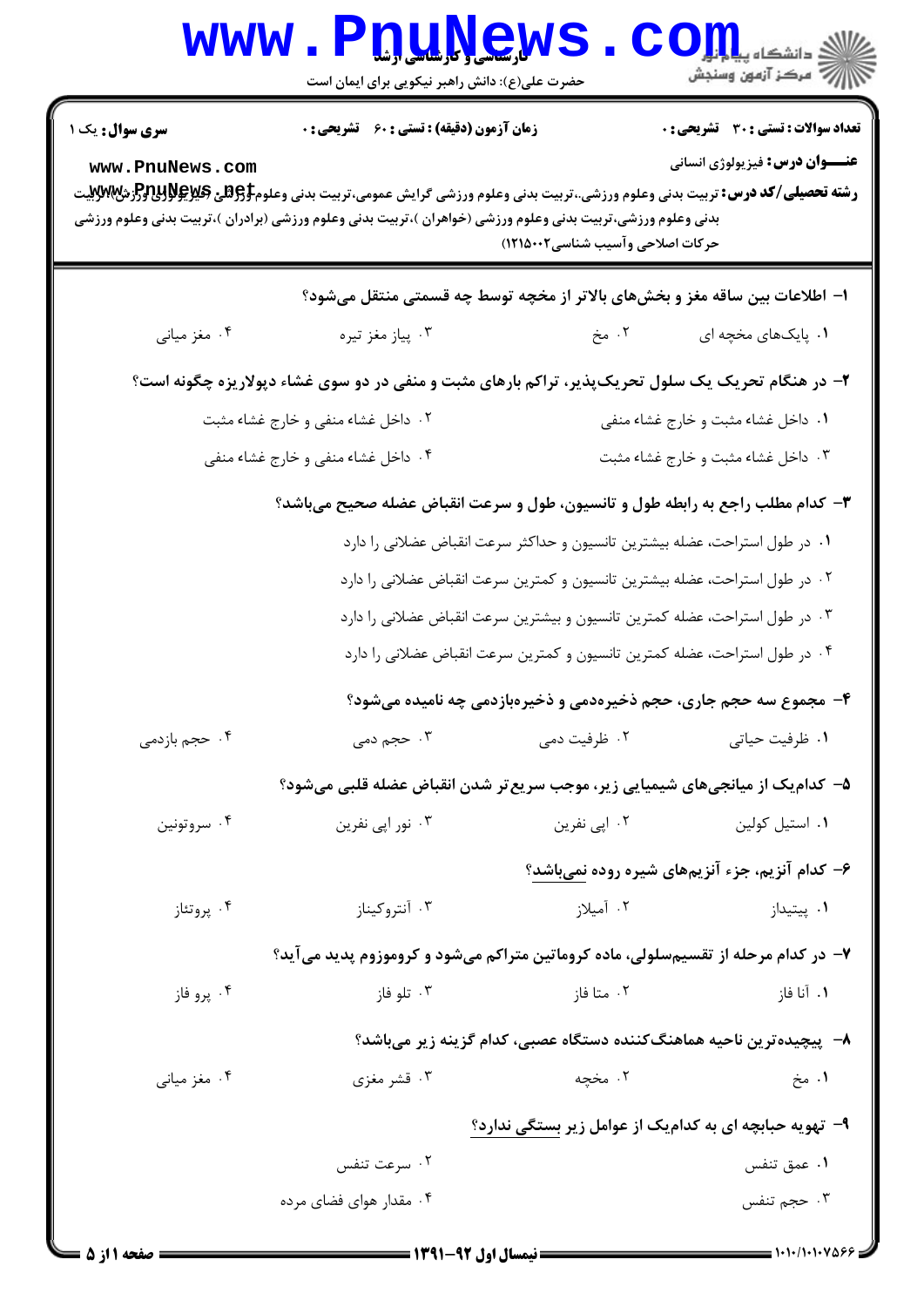| <b>WWW</b>                                                      | V. S. V. J. J. J.<br>حضرت علی(ع): دانش راهبر نیکویی برای ایمان است                                                                                                                                                                                                                                       |                                                                               | دانشکا ه پی <b>ا با با<mark>ر</mark></b><br>رآب مرڪز آزمون وسنڊش                      |  |  |
|-----------------------------------------------------------------|----------------------------------------------------------------------------------------------------------------------------------------------------------------------------------------------------------------------------------------------------------------------------------------------------------|-------------------------------------------------------------------------------|---------------------------------------------------------------------------------------|--|--|
| <b>سری سوال : ۱ یک</b><br>www.PnuNews.com                       | <b>زمان آزمون (دقیقه) : تستی : 60 ٪ تشریحی : 0</b><br><b>رشته تحصیلی/کد درس:</b> تربیت بدنی وعلوم ورزشی.،تربیت بدنی وعلوم ورزشی گرایش عمومی،تربیت بدنی وعلوم <b>55پیوچیSH و Prujy</b> پیت<br>بدنی وعلوم ورزشی،تربیت بدنی وعلوم ورزشی (خواهران )،تربیت بدنی وعلوم ورزشی (برادران )،تربیت بدنی وعلوم ورزشی | (حركات اصلاحي وآسيب شناسي1۲۱۵۰۰۲                                              | <b>تعداد سوالات : تستی : 30 ٪ تشریحی : 0</b><br><b>عنـــوان درس:</b> فیزیولوژی انسانی |  |  |
|                                                                 | ∙ا− اولین مرحله انعقادخون چه موقع حادث میشود و چه ماده معدنی برای تشکیل ترومبین لازم است؟                                                                                                                                                                                                                |                                                                               |                                                                                       |  |  |
|                                                                 | ۰۲ تخریب پلاکتها _ کلسیم                                                                                                                                                                                                                                                                                 |                                                                               | ٠١ تخريب پلاكتها _ پتاسيم                                                             |  |  |
|                                                                 | ۰۴ تشکیل ترومبو پلاستین _ کلسیم                                                                                                                                                                                                                                                                          |                                                                               | ۰۳ تشکیل ترومبو پلاستین _ پتاسیم                                                      |  |  |
|                                                                 | 1۱– کدام یک از اندامکهای زیر، سیستم گوارشی درون سلول را تشکیل میدهند؟                                                                                                                                                                                                                                    |                                                                               |                                                                                       |  |  |
| ۰۴ انکلوزیون ها                                                 | ۰۳ کروموزوم                                                                                                                                                                                                                                                                                              | ۰۲ ریبوزوم                                                                    | ۰۱ لیزوزوم                                                                            |  |  |
|                                                                 |                                                                                                                                                                                                                                                                                                          | ۱۲- به هنگام انقباض عضلانی، حرارت ثانویه در چه مرحله ای تولید میشود؟          |                                                                                       |  |  |
|                                                                 | ۰۲ بعد از انقباض واقعي                                                                                                                                                                                                                                                                                   |                                                                               | ٠١. به هنگام عمل انقباض واقعي                                                         |  |  |
|                                                                 | ۰۴ پس از خاتمه عمل انبساط                                                                                                                                                                                                                                                                                |                                                                               | ۰۳ قبل از عمل انبساط                                                                  |  |  |
|                                                                 | ۱۳- کدام یک از عوامل زیر، مسئول عمل تحریکی دی اکسید کربن در تنظیم تنفس است؟                                                                                                                                                                                                                              |                                                                               |                                                                                       |  |  |
|                                                                 | ۰۲ تغییر میزان دی اکسید کربن خون                                                                                                                                                                                                                                                                         |                                                                               | ٠١ تغيير ميزان اكسيژن خون                                                             |  |  |
| ۰۴ تغییر میزان دمای خون                                         |                                                                                                                                                                                                                                                                                                          | ۰۳ تغيير PH خون                                                               |                                                                                       |  |  |
|                                                                 |                                                                                                                                                                                                                                                                                                          | ۰۱۴ عضلات اسکلتی، چند درصد وزن بدن را تشکیل میدهند؟                           |                                                                                       |  |  |
| 0.5                                                             | $\mathbf{r}$ . $\mathbf{r}$                                                                                                                                                                                                                                                                              | $\mathbf{r}$ . $\mathbf{r}$                                                   | $\uparrow \cdot \cdot \cdot$                                                          |  |  |
|                                                                 | ۱۵– اگر خون به طرف اسیدیشدن تمایل پیدا کند و PCO2 افزایش یابد، چه تغییری در منحنی اکسیهموگلوبین رخ میدهد؟                                                                                                                                                                                                |                                                                               |                                                                                       |  |  |
|                                                                 |                                                                                                                                                                                                                                                                                                          | ۰۱ تغییر منحنی به طرف راست و ترکیب هموگلوبین و اکسیژن افزایش می یابد          |                                                                                       |  |  |
|                                                                 | ۰۲ تغییر منحنی به طرف چپ و ترکیب هموگلوبین و اکسیژن افزایش می یابد                                                                                                                                                                                                                                       |                                                                               |                                                                                       |  |  |
|                                                                 | ۰۳ تغییر منحنی به طرف راست و ترکیب هموگلوبین و اکسیژن کاهش مییابد                                                                                                                                                                                                                                        |                                                                               |                                                                                       |  |  |
| ۰۴ تغییر منحنی به طرف چپ و ترکیب هموگلوبین و اکسیژن کاهش مییابد |                                                                                                                                                                                                                                                                                                          |                                                                               |                                                                                       |  |  |
|                                                                 |                                                                                                                                                                                                                                                                                                          |                                                                               | ۱۶- تنفس سلولی چیست؟                                                                  |  |  |
|                                                                 |                                                                                                                                                                                                                                                                                                          | ۰۱ انتقال اکسیژن از حبابچهها به خون و انتقال دی اکسید کربن از خون به حبابچهها |                                                                                       |  |  |
|                                                                 | ۰۲ انتقال اکسیژن از خون به سلول و انتقال دی اکسید کربن از سلول به خون                                                                                                                                                                                                                                    |                                                                               |                                                                                       |  |  |
|                                                                 |                                                                                                                                                                                                                                                                                                          | ۰۳ انتقال اکسیژن به درون سلول و استفاده از آن برای سوخت و ساز                 |                                                                                       |  |  |
|                                                                 |                                                                                                                                                                                                                                                                                                          | ۰۴ انتقال دی اکسید کربن به خارج سلول و دفع آن از ریه                          |                                                                                       |  |  |
| صفحه 12 5 5                                                     |                                                                                                                                                                                                                                                                                                          |                                                                               |                                                                                       |  |  |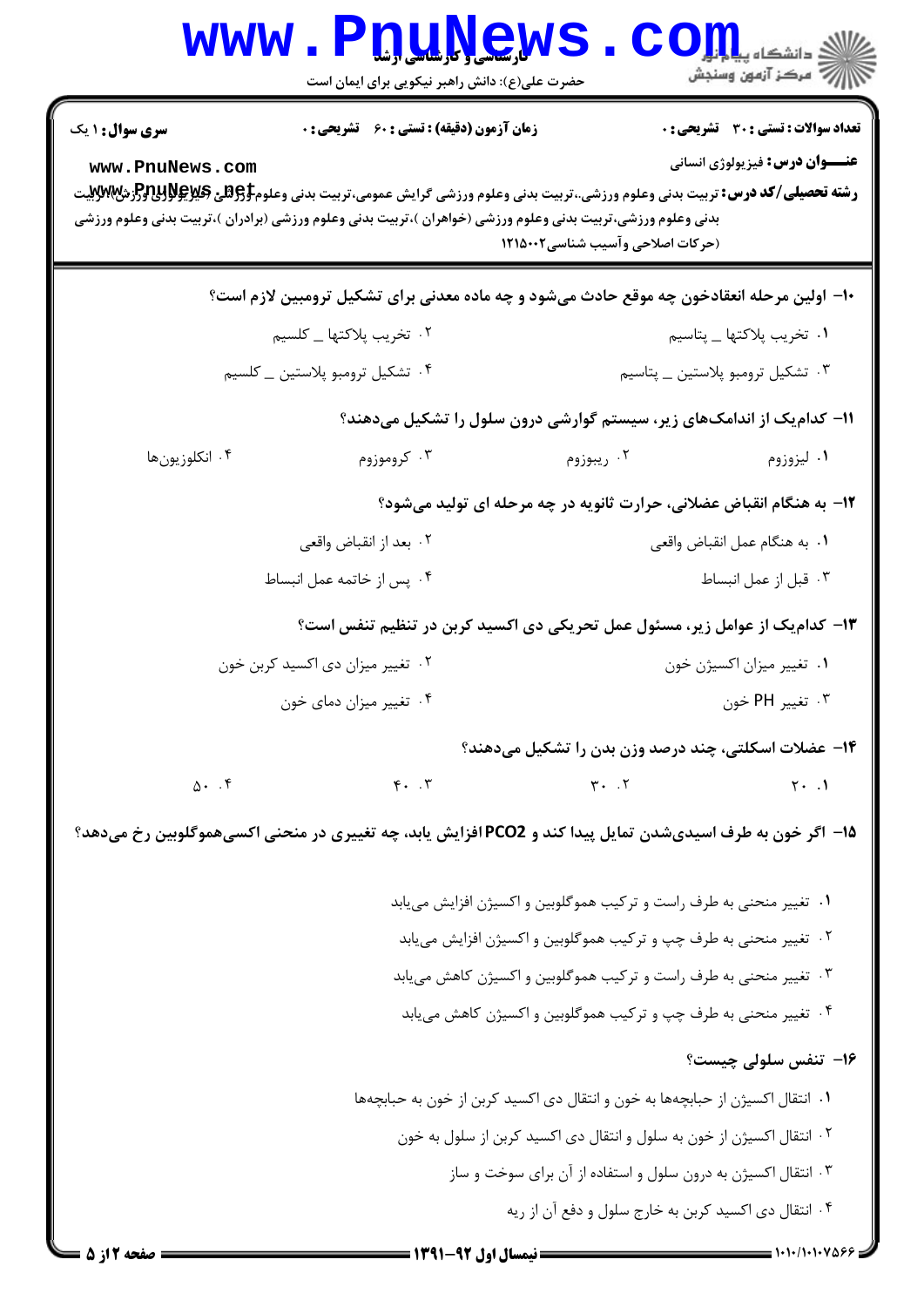|                                           | WWW.PDUNGW<br>حضرت علی(ع): دانش راهبر نیکویی برای ایمان است                                                                                                                                                                                                                                                                                                                                                                                                                                             |                                                                                                                                                                                           | رآب امرڪز آزمون وسنڊش                                                                                                                                                                         |
|-------------------------------------------|---------------------------------------------------------------------------------------------------------------------------------------------------------------------------------------------------------------------------------------------------------------------------------------------------------------------------------------------------------------------------------------------------------------------------------------------------------------------------------------------------------|-------------------------------------------------------------------------------------------------------------------------------------------------------------------------------------------|-----------------------------------------------------------------------------------------------------------------------------------------------------------------------------------------------|
| <b>سری سوال : ۱ یک</b><br>www.PnuNews.com | <b>زمان آزمون (دقیقه) : تستی : 60 ٪ تشریحی : 0</b><br><b>رشته تحصیلی/کد درس:</b> تربیت بدنی وعلوم ورزشی.،تربیت بدنی وعلوم ورزشی گرایش عمومی،تربیت بدنی وعلوم\$BRU و PRHH و PMWب<br>بدنی وعلوم ورزشی،تربیت بدنی وعلوم ورزشی (خواهران )،تربیت بدنی وعلوم ورزشی (برادران )،تربیت بدنی وعلوم ورزشی                                                                                                                                                                                                          | (حركات اصلاحي وآسيب شناسي1۲۱۵۰۰۲                                                                                                                                                          | <b>تعداد سوالات : تستی : 30 ٪ تشریحی : 0</b><br><b>عنـــوان درس:</b> فیزیولوژی انسانی                                                                                                         |
|                                           |                                                                                                                                                                                                                                                                                                                                                                                                                                                                                                         | ۰۱ هنگامی که غشاء رپلاریزه میشود و محرک ثانوی بی اثر است<br>۰۲ هنگامی که غشاء دپلاریزه میشود و محرک ثانوی بی ثر است<br>۰۳ قبل از رسیدن تکانه و شروع انقباض عضلانی که محرک ثانوی بیاثر است | ۱۷– کدام یک از موارد زیر، درباره <u>مرحله تحریک ناپذیری</u> صحیح میباشد؟                                                                                                                      |
|                                           | ۰۲ کربوهیدرات _ چربی<br>۰۴ کربوهیدرات _ پروتئین<br>۱۹- بخش مرکزی بزرگ معده که از یک طرف به انحنای کمتر و از یک طرف به انحنای بیشتر محدود شده است، چه نام دارد؟                                                                                                                                                                                                                                                                                                                                          |                                                                                                                                                                                           | ۰۴ بعد از انبساط عضله که محرک ثانوی بیاثر است<br>۱۸− بهترتیب کدام ماده غذایی <u>بیشترین</u> و کدام <u>کمترین</u> نقش ساختمانی را در سلول دارد؟<br>٠١ پروتئين _کربوهيدرات<br>۰۳ پروتئین _ چربی |
| ۰۴ ناحيه كارديا                           | ۰۳ ناحيه پيلور                                                                                                                                                                                                                                                                                                                                                                                                                                                                                          | ۰۲ جسم معده                                                                                                                                                                               | ٠١ ناحيه فاندوس<br><b>۲۰</b> - تارهای عصبی وابران، از چه طریقی از نخاع خارج میشوند؟                                                                                                           |
| ۰۴ نرونهای ارتباطی                        | ۰۲ تارهای آوران<br>۰۳ ریشههای پیشین<br>۰۱ ریشههای پسین<br><b>۲۱</b> – کدام جمله صحیح میباشد؟<br>٠١ عمل دم با انقباض عضله ديافراگم و عضله بين دنده اي داخلي شروع مي شود.<br>٢.  انقباض عضله ديافراگم باعث افزايش حجم قفسه سينه از جلو به عقب مي شود.<br>۰۳ هنگام عمل بازدم فشار درون ریوی از فشار جو کمتر می شود.<br>۰۴ هنگام عمل دم فشار درون ریوی از فشار جو کمتر می شود.<br>۲۲- کدامیک از هورمونهای زیر، متابولیسم را تشدید میکند و بر رشد و نمو اسکلت بدن و سلسله اعصاب پس از تولد اثر<br>مهمی دارد؟ |                                                                                                                                                                                           |                                                                                                                                                                                               |
|                                           | ۰۲ هورمونهای غده پاراتیروئید<br>۰۴ هورمونهای غده هیپوفیز                                                                                                                                                                                                                                                                                                                                                                                                                                                |                                                                                                                                                                                           | ۰۱ هورمونهای غده تیروئید<br>۰۳ هورمون های غده فوق کلیوی                                                                                                                                       |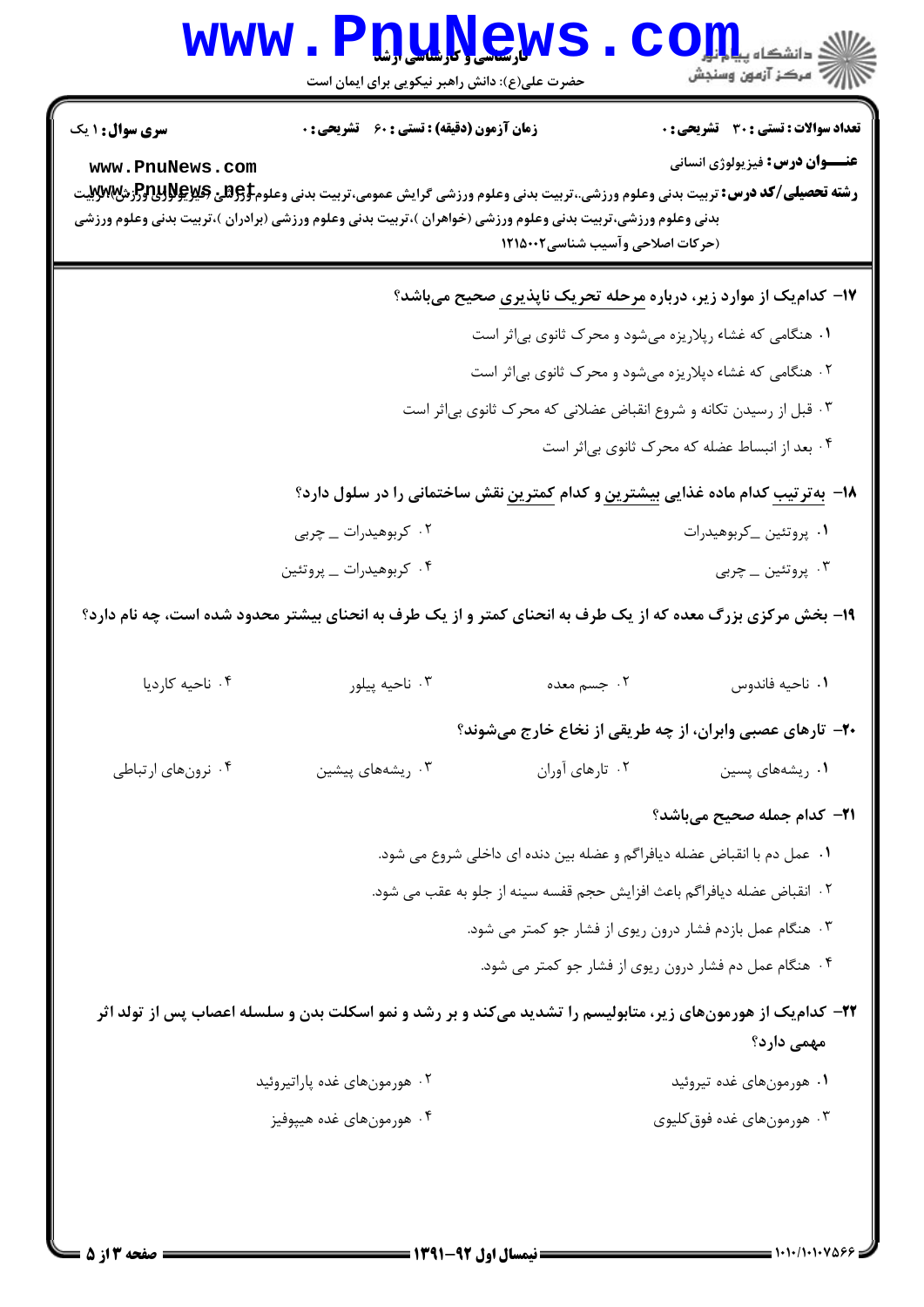| <b>WWW</b>                                                                                 | $\frac{1}{2}$<br>حضرت علی(ع): دانش راهبر نیکویی برای ایمان است                                                                                                                                                                                                                                                    |                                                                         | دانشکا ه پی <mark>ا با</mark> با <mark>ر</mark><br>أأأ مركز آزمون وسنجش               |  |
|--------------------------------------------------------------------------------------------|-------------------------------------------------------------------------------------------------------------------------------------------------------------------------------------------------------------------------------------------------------------------------------------------------------------------|-------------------------------------------------------------------------|---------------------------------------------------------------------------------------|--|
| <b>سری سوال :</b> ۱ یک<br>www.PnuNews.com                                                  | <b>زمان آزمون (دقیقه) : تستی : 60 ٪ تشریحی : 0</b><br><b>رشته تحصیلی/کد درس:</b> تربیت بدنی وعلوم ورزشی.،تربیت بدنی وعلوم ورزشی گرایش عمومی،تربیت بدنی وعلوم <del>[95% &amp; Pruy وPr</del> yyyبیت<br>بدنی وعلوم ورزشی،تربیت بدنی وعلوم ورزشی (خواهران )،تربیت بدنی وعلوم ورزشی (برادران )،تربیت بدنی وعلوم ورزشی | (حركات اصلاحي وآسيب شناسي1۲۱۵۰۰۲                                        | <b>تعداد سوالات : تستی : 30 ٪ تشریحی : 0</b><br><b>عنـــوان درس:</b> فیزیولوژی انسانی |  |
|                                                                                            |                                                                                                                                                                                                                                                                                                                   |                                                                         | <b>۲۳</b> - مفهوم قانون استارلینگ چیست؟                                               |  |
|                                                                                            |                                                                                                                                                                                                                                                                                                                   | ۰۱ افزایش میزان خون در مرحله دیاستول در قلب، تأثیری در برونده قلب ندارد |                                                                                       |  |
|                                                                                            | ۰۲ هرگاه مقدار خون بیشتری در مرحله دیاستول وارد قلب شود، حجم بیشتری از خون را تخلیه می کند.                                                                                                                                                                                                                       |                                                                         |                                                                                       |  |
|                                                                                            |                                                                                                                                                                                                                                                                                                                   | ۰۳ هرچه قلب با سرعت بیشتری منقبض شود، خون کمتری از آن خارج میشود.       |                                                                                       |  |
| ۰۴ مقدار خونی که بطنها تخلیه میکنند، با مقدار خونی که دریافت میکنند، رابطه ای با هم ندارد. |                                                                                                                                                                                                                                                                                                                   |                                                                         |                                                                                       |  |
|                                                                                            |                                                                                                                                                                                                                                                                                                                   |                                                                         | ۲۴- کدام یک از موارد زیر، به انتقال امواج عصبی در سلول عضله قلبی کمک میکند؟           |  |
| ۰۴ صفحات Z                                                                                 | ۰۳ سيناپس                                                                                                                                                                                                                                                                                                         | ۰۲ صفحه انتركاله                                                        | ۱. صفحه محرکه                                                                         |  |
| ۲۵– کدامیک از هورمونهای زیر در تنظیم قند خون مؤثرند؟                                       |                                                                                                                                                                                                                                                                                                                   |                                                                         |                                                                                       |  |
|                                                                                            | ۰۲ انسولین _ گلوکاگن                                                                                                                                                                                                                                                                                              |                                                                         | ۰۱ اپی نفرین _ نور اپی نفرین                                                          |  |
|                                                                                            | ۰۴ استروژن _ پروژسترون                                                                                                                                                                                                                                                                                            |                                                                         | ۰۳ رشد _ پرولاكتين                                                                    |  |
|                                                                                            |                                                                                                                                                                                                                                                                                                                   |                                                                         | ۲۶– استیلکولین در کدام قسمت از تار عصبی ذخیره میشود؟                                  |  |
| ۰۴ سيناپس                                                                                  | ۰۳ دستگاه گلژی                                                                                                                                                                                                                                                                                                    | ۰۲ غلاف میلین                                                           | ۰۱ پایکهای انتهایی                                                                    |  |
|                                                                                            |                                                                                                                                                                                                                                                                                                                   |                                                                         | <b>۲۷-</b> در الکتروکاردیوگرام طبیعی قلب، موج T معرف چیست؟                            |  |
|                                                                                            | ۰۲ دپلاریزاسیون بطنها                                                                                                                                                                                                                                                                                             |                                                                         | ٠١ دپلاريزاسيون دهليزها                                                               |  |
|                                                                                            | ۰۴ رپلاريزاسيون بطنها                                                                                                                                                                                                                                                                                             |                                                                         | ۰۳ رپلاریزاسیون دهلیزها                                                               |  |
|                                                                                            |                                                                                                                                                                                                                                                                                                                   |                                                                         | <b>۲۸</b> - کدام قسمت از نرونها، جایگاههای ارتباطی میباشند؟                           |  |
|                                                                                            | ۰۲ پایانههای آکسون و دندریت                                                                                                                                                                                                                                                                                       |                                                                         | ۰۱ آکسون و دندریت                                                                     |  |
|                                                                                            | ۰۴ دندریت و جسم سلولی                                                                                                                                                                                                                                                                                             |                                                                         | ۰۳ آکسون و جسم سلولی                                                                  |  |
|                                                                                            |                                                                                                                                                                                                                                                                                                                   |                                                                         | ۲۹- ماده محرک گاسترین، در کدام مرحله از مراحل ترشح معدی رها میشود؟                    |  |
| ۰۴ مرحله روده ای                                                                           | ۰۳ مرحله آشکار                                                                                                                                                                                                                                                                                                    | ۰۲ مرحله معدی                                                           | ۰۱ مرحله مخفی                                                                         |  |